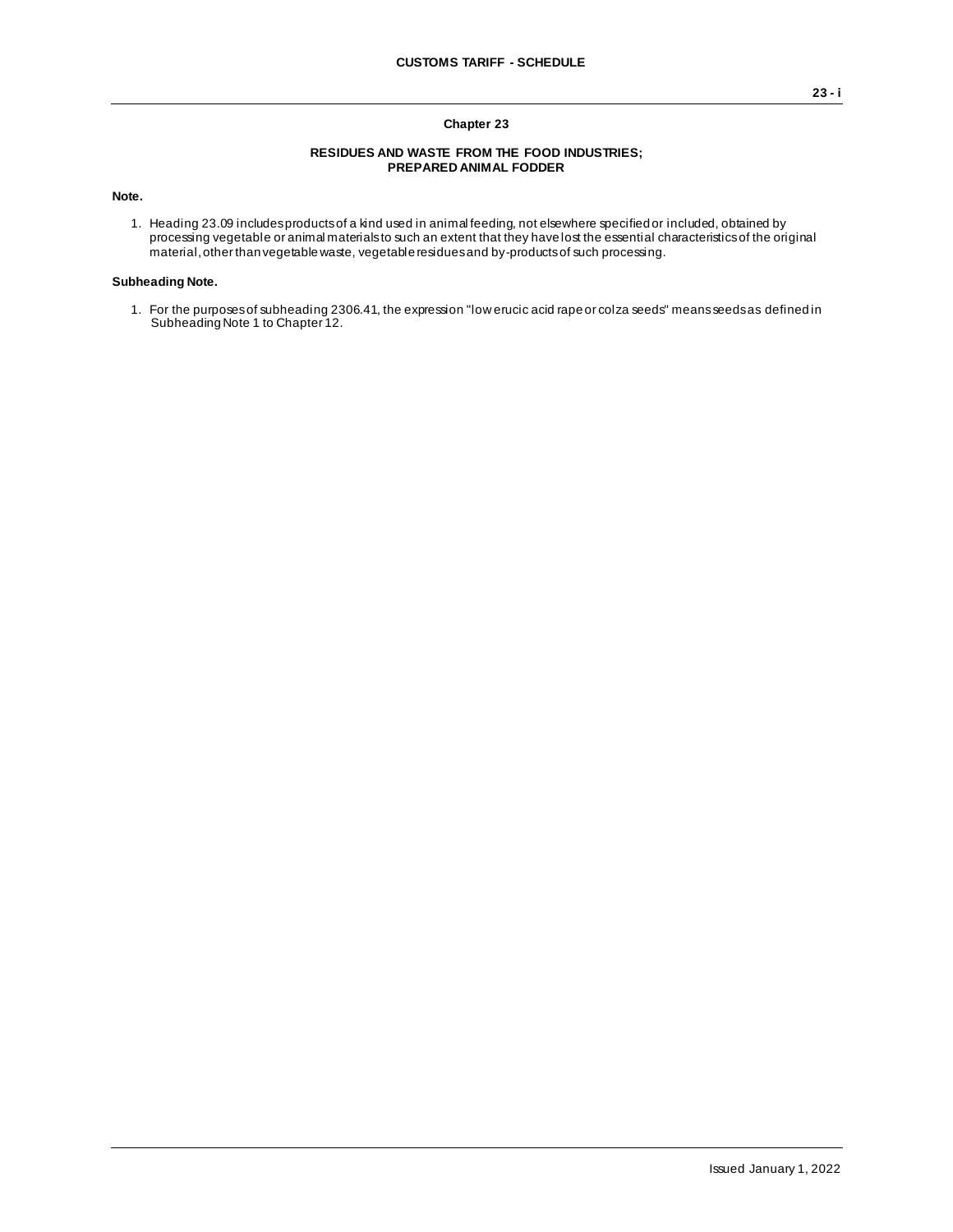# **CUSTOMS TARIFF - SCHEDULE**

| Tariff<br>Item              | <b>SS</b> | <b>Description of Goods</b>                                                                                                                                          | Unit of<br>Meas.         | <b>MFN</b><br><b>Tariff</b> | <b>Applicable</b><br><b>Preferential Tariffs</b>                                                                            |
|-----------------------------|-----------|----------------------------------------------------------------------------------------------------------------------------------------------------------------------|--------------------------|-----------------------------|-----------------------------------------------------------------------------------------------------------------------------|
| 23.01                       |           | Flours, meals and pellets, of meat or meat offal, of fish or of<br>crustaceans, molluscs or other aquatic invertebrates, unfit for human<br>consumption; greaves.    |                          |                             |                                                                                                                             |
| 2301.10                     |           | -Flours, meals and pellets, of meat or meat offal; greaves                                                                                                           |                          |                             |                                                                                                                             |
|                             |           | 2301.10.10 00 - - - Of whales                                                                                                                                        | KGM                      | Free                        | CCCT, LDCT, GPT, UST,<br>MXT, CIAT, CT, CRT, IT,<br>NT, SLT, PT, COLT, JT,<br>PAT, HNT, KRT, CEUT,<br>UAT, CPTPT, UKT: Free |
| 2301.10.90                  |           | $- -$ Other                                                                                                                                                          |                          | Free                        | CCCT, LDCT, GPT, UST,<br>MXT, CIAT, CT, CRT, PT,<br>COLT, JT, PAT, HNT,<br>KRT, CEUT, UAT,<br>CPTPT, UKT: Free              |
|                             |           |                                                                                                                                                                      | <b>KGM</b><br><b>KGM</b> |                             |                                                                                                                             |
| 2301.20                     |           | -Flours, meals and pellets, of fish or of crustaceans, molluscs or other<br>aquatic invertebrates                                                                    |                          |                             |                                                                                                                             |
|                             |           | - - -Fish meal:                                                                                                                                                      |                          |                             |                                                                                                                             |
|                             |           | 2301.20.11 00 - - - - For use in the manufacture of complete feeds for fish                                                                                          | <b>KGM</b>               | Free                        | CCCT, LDCT, GPT, UST,<br>MXT, CIAT, CT, CRT, IT,<br>NT, SLT, PT, COLT, JT,<br>PAT, HNT, KRT, CEUT,<br>UAT, CPTPT, UKT: Free |
|                             |           | 2301.20.18 00 - - - - Other, not including herring meal or salmon meal, for use in the<br>manufacture of animal feed                                                 | <b>KGM</b>               | Free                        | CCCT, LDCT, GPT, UST,<br>MXT, CIAT, CT, CRT, IT,<br>NT, SLT, PT, COLT, JT,<br>PAT, HNT, KRT, CEUT,<br>UAT, CPTPT, UKT: Free |
| 2301.20.19 00 - - - - Other |           |                                                                                                                                                                      | KGM                      | 3%                          | CCCT, LDCT, GPT, UST,<br>MXT, CT, CRT, IT, NT,<br>SLT, PT, COLT, JT, PAT,<br>HNT, KRT, CEUT, UAT,<br>CPTPT, UKT: Free       |
| 2301.20.90 00 - - - Other   |           |                                                                                                                                                                      | KGM                      | Free                        | CCCT, LDCT, GPT, UST,<br>MXT, CIAT, CT, CRT, IT,<br>NT, SLT, PT, COLT, JT,<br>PAT, HNT, KRT, CEUT,<br>UAT, CPTPT, UKT: Free |
| 23.02                       |           | Bran, sharps and other residues, whether or not in the form of pellets,<br>derived from the sifting, milling or other working of cereals or of<br>leguminous plants. |                          |                             |                                                                                                                             |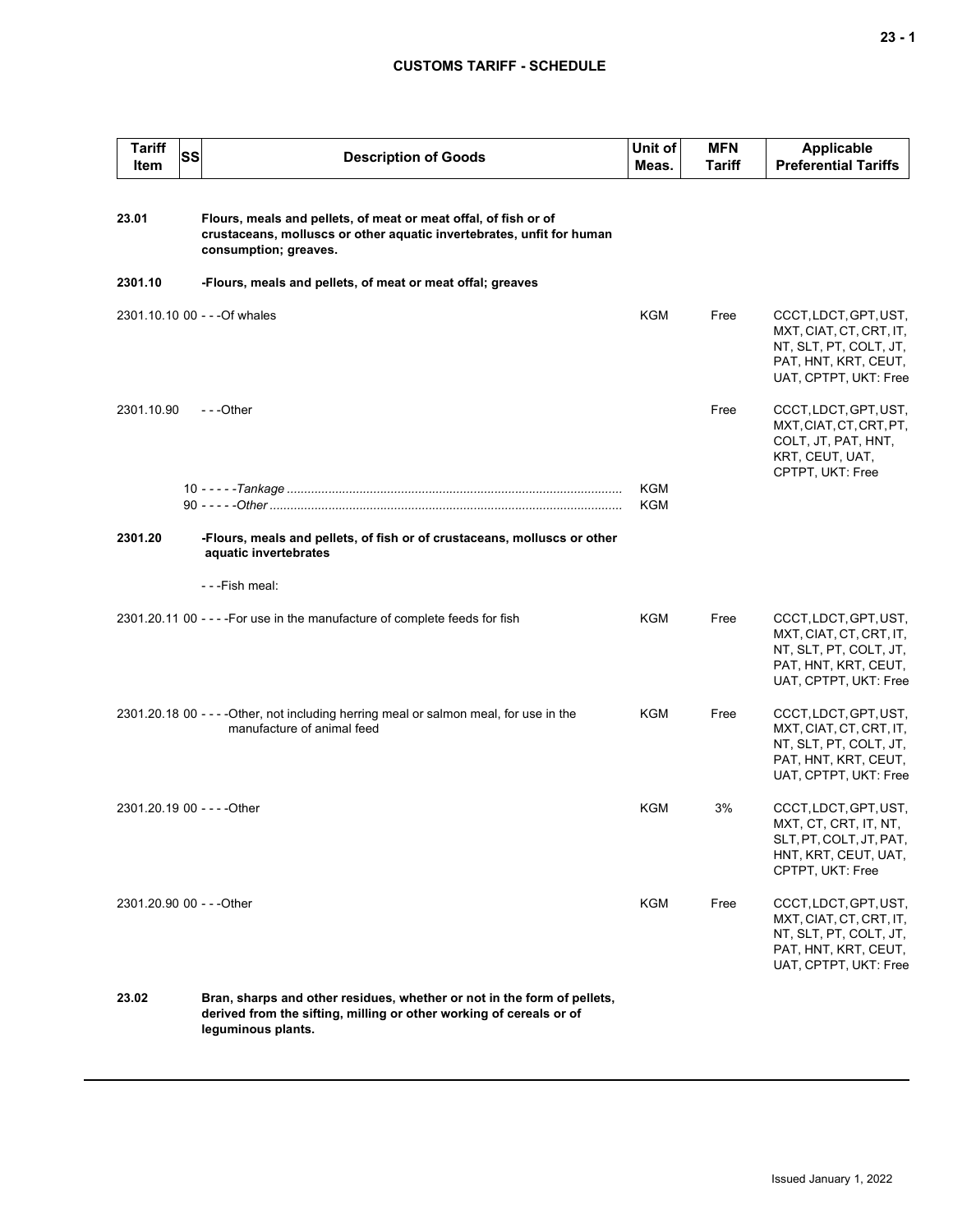| Tariff                    | SS<br><b>Description of Goods</b>                                                                                                                                                                 | Unit of             | <b>MFN</b>               | Applicable                                                                                                     |
|---------------------------|---------------------------------------------------------------------------------------------------------------------------------------------------------------------------------------------------|---------------------|--------------------------|----------------------------------------------------------------------------------------------------------------|
| Item                      | 2302.10.00 00 -Of maize (corn)                                                                                                                                                                    | Meas.<br><b>KGM</b> | <b>Tariff</b><br>Free    | <b>Preferential Tariffs</b><br>CCCT, LDCT, GPT, UST,                                                           |
|                           |                                                                                                                                                                                                   |                     |                          | MXT, CIAT, CT, CRT,<br>SLT, PT, COLT, JT, PAT,<br>HNT, KRT, CEUT, UAT,<br>CPTPT, UKT: Free                     |
| 2302.30                   | -Of wheat                                                                                                                                                                                         |                     |                          |                                                                                                                |
|                           | 2302.30.10 00 - - - Within access commitment                                                                                                                                                      | <b>KGM</b>          | Free                     | CCCT, LDCT, GPT, UST,<br>MXT, CIAT, CT, CRT, PT,<br>COLT, JT, PAT, HNT,<br>KRT, CEUT, UAT,<br>CPTPT, UKT: Free |
|                           | 2302.30.20 00 - - - Over access commitment                                                                                                                                                        | <b>TNE</b>          | \$98.60/tonne<br>plus 4% | LDCT, UST, MXT, CT,<br>CRT, PT, COLT, JT, PAT,<br>HNT, KRT, CEUT, UAT,<br>CPTPT, UKT: Free                     |
| 2302.40                   | -Of other cereals                                                                                                                                                                                 |                     |                          |                                                                                                                |
|                           | - - - Of barley:                                                                                                                                                                                  |                     |                          |                                                                                                                |
|                           | $2302.40.1100 - -$ - Within access commitment                                                                                                                                                     | KGM                 | Free                     | CCCT, LDCT, GPT, UST,<br>MXT, CIAT, CT, CRT, PT,<br>COLT, JT, PAT, HNT,<br>KRT, CEUT, UAT,<br>CPTPT, UKT: Free |
|                           | 2302.40.12 00 - - - - Over access commitment                                                                                                                                                      | <b>TNE</b>          |                          | \$106.91/tonne LDCT, UST, MXT, CT,<br>CRT, PT, COLT, JT, PAT,<br>HNT, KRT, CEUT, UAT,<br>CPTPT, UKT: Free      |
| 2302.40.90 00 - - - Other |                                                                                                                                                                                                   | <b>KGM</b>          | Free                     | CCCT, LDCT, GPT, UST,<br>MXT, CIAT, CT, CRT, PT,<br>COLT, JT, PAT, HNT,<br>KRT, CEUT, UAT,<br>CPTPT, UKT: Free |
|                           | 2302.50.00 00 -Of leguminous plants                                                                                                                                                               | <b>KGM</b>          | Free                     | CCCT, LDCT, GPT, UST,<br>MXT, CIAT, CT, CRT, PT,<br>COLT, JT, PAT, HNT,<br>KRT, CEUT, UAT,<br>CPTPT, UKT: Free |
| 23.03                     | Residues of starch manufacture and similar residues, beet-pulp,<br>bagasse and other waste of sugar manufacture, brewing or distilling<br>dregs and waste, whether or not in the form of pellets. |                     |                          |                                                                                                                |
| 2303.10.00                | -Residues of starch manufacture and similar residues                                                                                                                                              |                     | Free                     | CCCT, LDCT, GPT, UST,<br>MXT, CIAT, CT, CRT, PT,<br>COLT, JT, PAT, HNT,<br>KRT, CEUT, UAT,<br>CPTPT, UKT: Free |
|                           |                                                                                                                                                                                                   | KGM<br>KGM          |                          |                                                                                                                |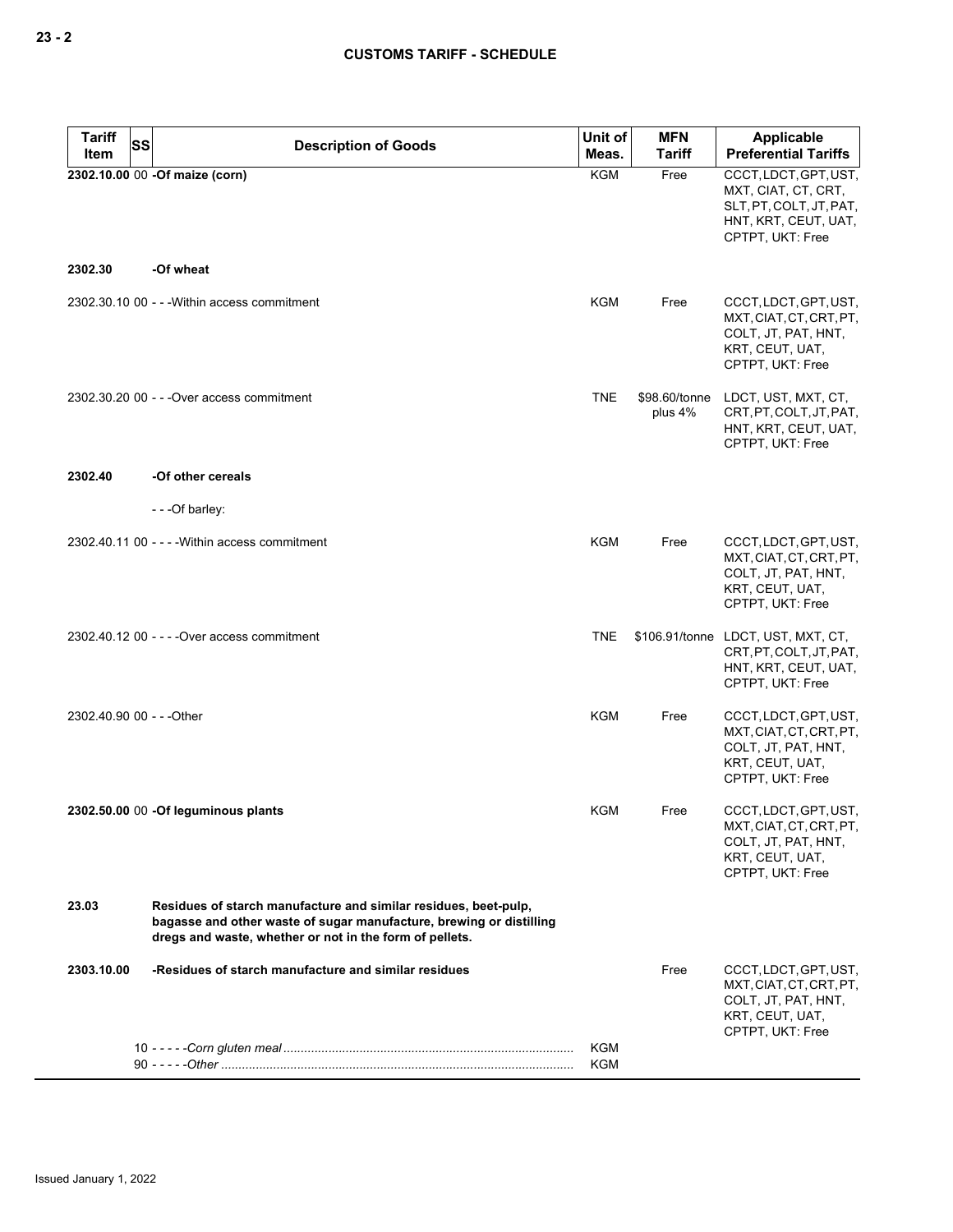| <b>Tariff</b><br><b>SS</b><br>Item | <b>Description of Goods</b>                                                                                                                                                                                 | Unit of<br>Meas. | <b>MFN</b><br><b>Tariff</b> | <b>Applicable</b><br><b>Preferential Tariffs</b>                                                               |
|------------------------------------|-------------------------------------------------------------------------------------------------------------------------------------------------------------------------------------------------------------|------------------|-----------------------------|----------------------------------------------------------------------------------------------------------------|
| 2303.20                            | -Beet-pulp, bagasse and other waste of sugar manufacture                                                                                                                                                    |                  |                             |                                                                                                                |
|                                    | 2303.20.10 00 - - - Dried beet-pulp                                                                                                                                                                         | <b>KGM</b>       | 2.5%                        | CCCT, LDCT, GPT, UST,<br>MXT, CT, CRT, PT,<br>COLT, JT, PAT, HNT,<br>KRT, CEUT, UAT,<br>CPTPT, UKT: Free       |
| 2303.20.90 00 - - - Other          |                                                                                                                                                                                                             |                  | Free                        | CCCT, LDCT, GPT, UST,<br>MXT, CIAT, CT, CRT, PT,<br>COLT, JT, PAT, HNT,<br>KRT, CEUT, UAT,<br>CPTPT, UKT: Free |
|                                    | 2303.30.00 00 - Brewing or distilling dregs and waste                                                                                                                                                       | KGM              | Free                        | CCCT, LDCT, GPT, UST,<br>MXT, CIAT, CT, CRT, PT,<br>COLT, JT, PAT, HNT,<br>KRT, CEUT, UAT,<br>CPTPT, UKT: Free |
|                                    | 2304.00.00 00 Oil-cake and other solid residues, whether or not ground or in the form<br>of pellets, resulting from the extraction of soya-bean oil.                                                        | KGM              | Free                        | CCCT, LDCT, GPT, UST,<br>MXT, CIAT, CT, CRT, PT,<br>COLT, JT, PAT, HNT,<br>KRT, CEUT, UAT,<br>CPTPT, UKT: Free |
|                                    | 2305.00.00 00 Oil-cake and other solid residues, whether or not ground or in the form<br>of pellets, resulting from the extraction of ground-nut oil.                                                       | KGM              | Free                        | CCCT, LDCT, GPT, UST,<br>MXT, CIAT, CT, CRT, PT,<br>COLT, JT, PAT, HNT,<br>KRT, CEUT, UAT,<br>CPTPT, UKT: Free |
| 23.06                              | Oil-cake and other solid residues, whether or not ground or in the form<br>of pellets, resulting from the extraction of vegetable or microbial fats or<br>oils, other than those of heading 23.04 or 23.05. |                  |                             |                                                                                                                |
|                                    | 2306.10.00 00 - Of cotton seeds                                                                                                                                                                             | KGM              | Free                        | CCCT, LDCT, GPT, UST,<br>MXT, CIAT, CT, CRT, PT,<br>COLT, JT, PAT, HNT,<br>KRT, CEUT, UAT,<br>CPTPT, UKT: Free |
| 2306.20.00 00 -Of linseed          |                                                                                                                                                                                                             | KGM              | Free                        | CCCT, LDCT, GPT, UST,<br>MXT, CIAT, CT, CRT, PT,<br>COLT, JT, PAT, HNT,<br>KRT, CEUT, UAT,<br>CPTPT, UKT: Free |
|                                    | 2306.30.00 00 - Of sunflower seeds                                                                                                                                                                          | KGM              | Free                        | CCCT, LDCT, GPT, UST,<br>MXT, CIAT, CT, CRT, PT,<br>COLT, JT, PAT, HNT,<br>KRT, CEUT, UAT,<br>CPTPT, UKT: Free |
|                                    | -Of rape or colza seeds:                                                                                                                                                                                    |                  |                             |                                                                                                                |

 $\mathbf{I}$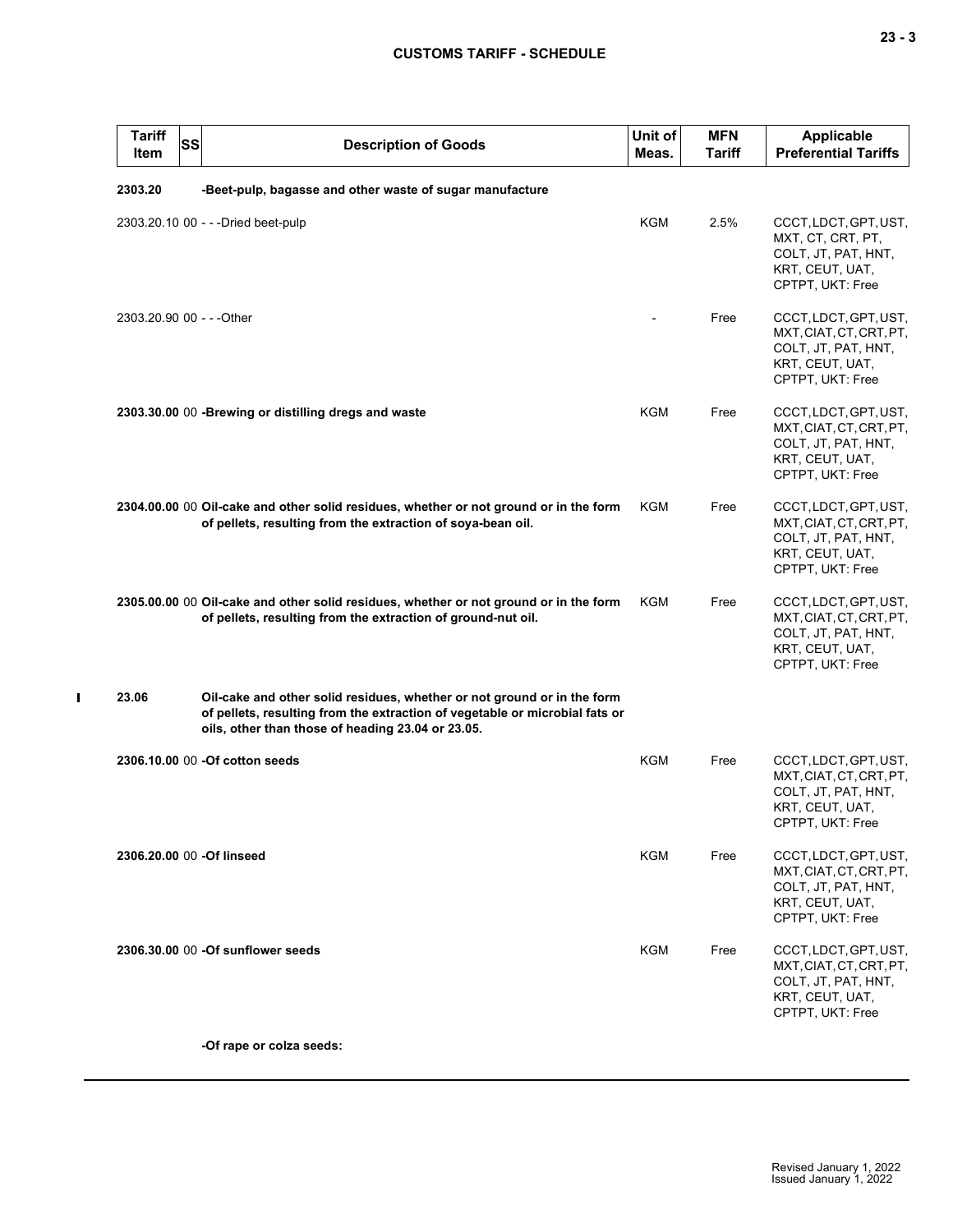| <b>Tariff</b>        | <b>SS</b><br><b>Description of Goods</b>                                                                                                                                                                        | Unit of                  | <b>MFN</b>    | <b>Applicable</b>                                                                                              |
|----------------------|-----------------------------------------------------------------------------------------------------------------------------------------------------------------------------------------------------------------|--------------------------|---------------|----------------------------------------------------------------------------------------------------------------|
| Item                 |                                                                                                                                                                                                                 | Meas.                    | <b>Tariff</b> | <b>Preferential Tariffs</b>                                                                                    |
|                      | 2306.41.00 00 - - Of low erucic acid rape or colza seeds                                                                                                                                                        | KGM                      | Free          | CCCT, LDCT, GPT, UST,<br>MXT, CIAT, CT, CRT, PT,<br>COLT, JT, PAT, HNT,<br>KRT, CEUT, UAT,<br>CPTPT, UKT: Free |
|                      | 2306.49.00 00 - - Other                                                                                                                                                                                         | KGM                      | Free          | CCCT, LDCT, GPT, UST,<br>MXT, CIAT, CT, CRT, PT,<br>COLT, JT, PAT, HNT,<br>KRT, CEUT, UAT,<br>CPTPT, UKT: Free |
|                      | 2306.50.00 00 - Of coconut or copra                                                                                                                                                                             | <b>KGM</b>               | Free          | CCCT, LDCT, GPT, UST,<br>MXT, CIAT, CT, CRT, PT,<br>COLT, JT, PAT, HNT,<br>KRT, CEUT, UAT,<br>CPTPT, UKT: Free |
|                      | 2306.60.00 00 - Of palm nuts or kernels                                                                                                                                                                         | KGM                      | Free          | CCCT, LDCT, GPT, UST,<br>MXT, CIAT, CT, CRT, PT,<br>COLT, JT, PAT, HNT,<br>KRT, CEUT, UAT,<br>CPTPT, UKT: Free |
| 2306.90.00 00 -Other |                                                                                                                                                                                                                 | <b>KGM</b>               | Free          | CCCT, LDCT, GPT, UST,<br>MXT, CIAT, CT, CRT, PT,<br>COLT, JT, PAT, HNT,<br>KRT, CEUT, UAT,<br>CPTPT, UKT: Free |
|                      | 2307.00.00 00 Wine lees; argol.                                                                                                                                                                                 | <b>KGM</b>               | Free          | CCCT, LDCT, GPT, UST,<br>MXT, CIAT, CT, CRT, PT,<br>COLT, JT, PAT, HNT,<br>KRT, CEUT, UAT,<br>CPTPT, UKT: Free |
|                      | 2308.00.00 00 Vegetable materials and vegetable waste, vegetable residues and by-<br>products, whether or not in the form of pellets, of a kind used in animal<br>feeding, not elsewhere specified or included. | KGM                      | Free          | CCCT, LDCT, GPT, UST,<br>MXT, CIAT, CT, CRT, PT,<br>COLT, JT, PAT, HNT,<br>KRT, CEUT, UAT,<br>CPTPT, UKT: Free |
| 23.09                | Preparations of a kind used in animal feeding.                                                                                                                                                                  |                          |               |                                                                                                                |
| 2309.10.00           | -Dog or cat food, put up for retail sale                                                                                                                                                                        |                          | 3.5%          | CCCT, LDCT, GPT, UST,<br>MXT, CT, CRT, IT, PT,<br>COLT, JT, PAT, HNT,<br>KRT, CEUT, UAT,<br>CPTPT, UKT: Free   |
|                      | $---Other:$                                                                                                                                                                                                     | <b>KGM</b>               |               |                                                                                                                |
|                      |                                                                                                                                                                                                                 | <b>KGM</b><br><b>KGM</b> |               |                                                                                                                |
| 2309.90              | -Other                                                                                                                                                                                                          |                          |               |                                                                                                                |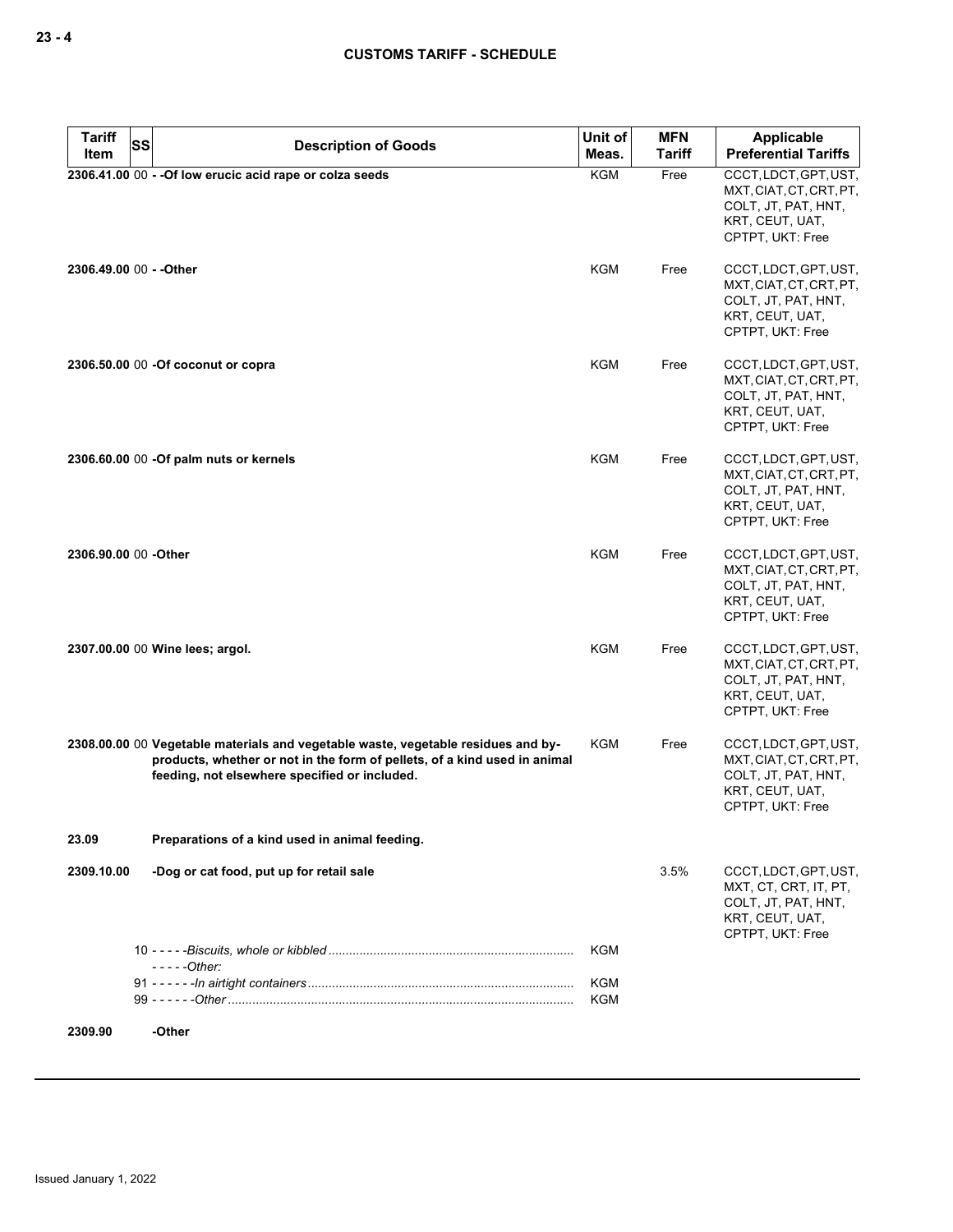# **CUSTOMS TARIFF - SCHEDULE**

| <b>Tariff</b><br>Item | <b>SS</b> | <b>Description of Goods</b>                                                                                                                                                                                                                                                                                                                                                                                                              | Unit of<br>Meas. | <b>MFN</b><br><b>Tariff</b>              | <b>Applicable</b><br><b>Preferential Tariffs</b>                                                               |
|-----------------------|-----------|------------------------------------------------------------------------------------------------------------------------------------------------------------------------------------------------------------------------------------------------------------------------------------------------------------------------------------------------------------------------------------------------------------------------------------------|------------------|------------------------------------------|----------------------------------------------------------------------------------------------------------------|
|                       |           | 2309.90.10 00 - - - Feeds containing cereals, excluding baked biscuits, to be employed in<br>feeding fur-bearing animals or in the manufacture of feeds for such<br>animals;<br>Granulated tylosin concentrate and hygromycin B concentrate for use in<br>the manufacture of animal feed supplements;<br>Preparations to be employed in feeding trout or salmon and cereal<br>preparations to be employed in feeding fur-bearing animals | KGM              | Free                                     | CCCT, LDCT, GPT, UST,<br>MXT, CIAT, CT, CRT, PT,<br>COLT, JT, PAT, HNT,<br>KRT, CEUT, UAT,<br>CPTPT, UKT: Free |
|                       |           | 2309.90.20 00 - - - Other preparations containing eggs                                                                                                                                                                                                                                                                                                                                                                                   | <b>KGM</b>       | 10.5%                                    | CCCT, LDCT, UST,<br>MXT, CT, CRT, PT,<br>COLT, JT, PAT, HNT,<br>KRT, CEUT, UAT,<br>CPTPT, UKT: Free            |
|                       |           | ---Complete feeds and feed supplements, including concentrates:                                                                                                                                                                                                                                                                                                                                                                          |                  |                                          |                                                                                                                |
| 2309.90.31            |           | ----Containing 50% or more by weight in the dry state of non-fat milk solids,<br>within access commitment                                                                                                                                                                                                                                                                                                                                |                  | 2%                                       | CCCT, LDCT, UST, CT,<br>CRT, PT, COLT, JT,<br>PAT, HNT, CEUT, UAT,<br>CPTPT, UKT: Free<br>GPT: 2%              |
|                       |           | -----Complete feeds for bovine animals:                                                                                                                                                                                                                                                                                                                                                                                                  |                  |                                          |                                                                                                                |
|                       |           |                                                                                                                                                                                                                                                                                                                                                                                                                                          | KGM              |                                          |                                                                                                                |
|                       |           |                                                                                                                                                                                                                                                                                                                                                                                                                                          | KGM              |                                          |                                                                                                                |
|                       |           |                                                                                                                                                                                                                                                                                                                                                                                                                                          | <b>KGM</b>       |                                          |                                                                                                                |
|                       |           |                                                                                                                                                                                                                                                                                                                                                                                                                                          | KGM              |                                          |                                                                                                                |
|                       |           | 2309.90.32 00 - - - - Containing 50% or more by weight in the dry state of non-fat milk solids,<br>over access commitment                                                                                                                                                                                                                                                                                                                | KGM              | 205.5% but not<br>less than<br>\$1.64/kg |                                                                                                                |
|                       |           | 2309.90.33 00 ----Containing more than 10% but less than 50% by weight in the dry state of KGM<br>non-fat milk solids                                                                                                                                                                                                                                                                                                                    |                  | 3%                                       | CCCT, LDCT, UST,<br>MXT, CT, CRT, PT,<br>COLT, JT, PAT, HNT,<br>KRT, CEUT, UAT,<br>CPTPT, UKT: Free<br>GPT: 3% |
| 2309.90.34            |           | ----Containing 10% or less by weight in the dry state of non-fat milk solids                                                                                                                                                                                                                                                                                                                                                             |                  | 3%                                       | CCCT, LDCT, UST,<br>MXT, CT, CRT, PT,<br>COLT, JT, PAT, HNT,<br>KRT, CEUT, UAT,<br>CPTPT, UKT: Free<br>GPT: 3% |
|                       |           | -----Feed supplements, including concentrates, containing an antibiotic:                                                                                                                                                                                                                                                                                                                                                                 |                  |                                          |                                                                                                                |
|                       |           |                                                                                                                                                                                                                                                                                                                                                                                                                                          | KGM              |                                          |                                                                                                                |
|                       |           |                                                                                                                                                                                                                                                                                                                                                                                                                                          | KGM              |                                          |                                                                                                                |
|                       |           |                                                                                                                                                                                                                                                                                                                                                                                                                                          | KGM              |                                          |                                                                                                                |
|                       |           |                                                                                                                                                                                                                                                                                                                                                                                                                                          | KGM              |                                          |                                                                                                                |
|                       |           | -----Feed supplements, including concentrates, containing a vitamin:                                                                                                                                                                                                                                                                                                                                                                     |                  |                                          |                                                                                                                |
|                       |           |                                                                                                                                                                                                                                                                                                                                                                                                                                          | KGM              |                                          |                                                                                                                |
|                       |           |                                                                                                                                                                                                                                                                                                                                                                                                                                          | <b>KGM</b>       |                                          |                                                                                                                |
|                       |           |                                                                                                                                                                                                                                                                                                                                                                                                                                          | <b>KGM</b>       |                                          |                                                                                                                |
|                       |           |                                                                                                                                                                                                                                                                                                                                                                                                                                          | KGM              |                                          |                                                                                                                |
|                       |           | 60 - - - - - Feed supplements, including concentrates, containing an antibiotic and                                                                                                                                                                                                                                                                                                                                                      | <b>KGM</b>       |                                          |                                                                                                                |